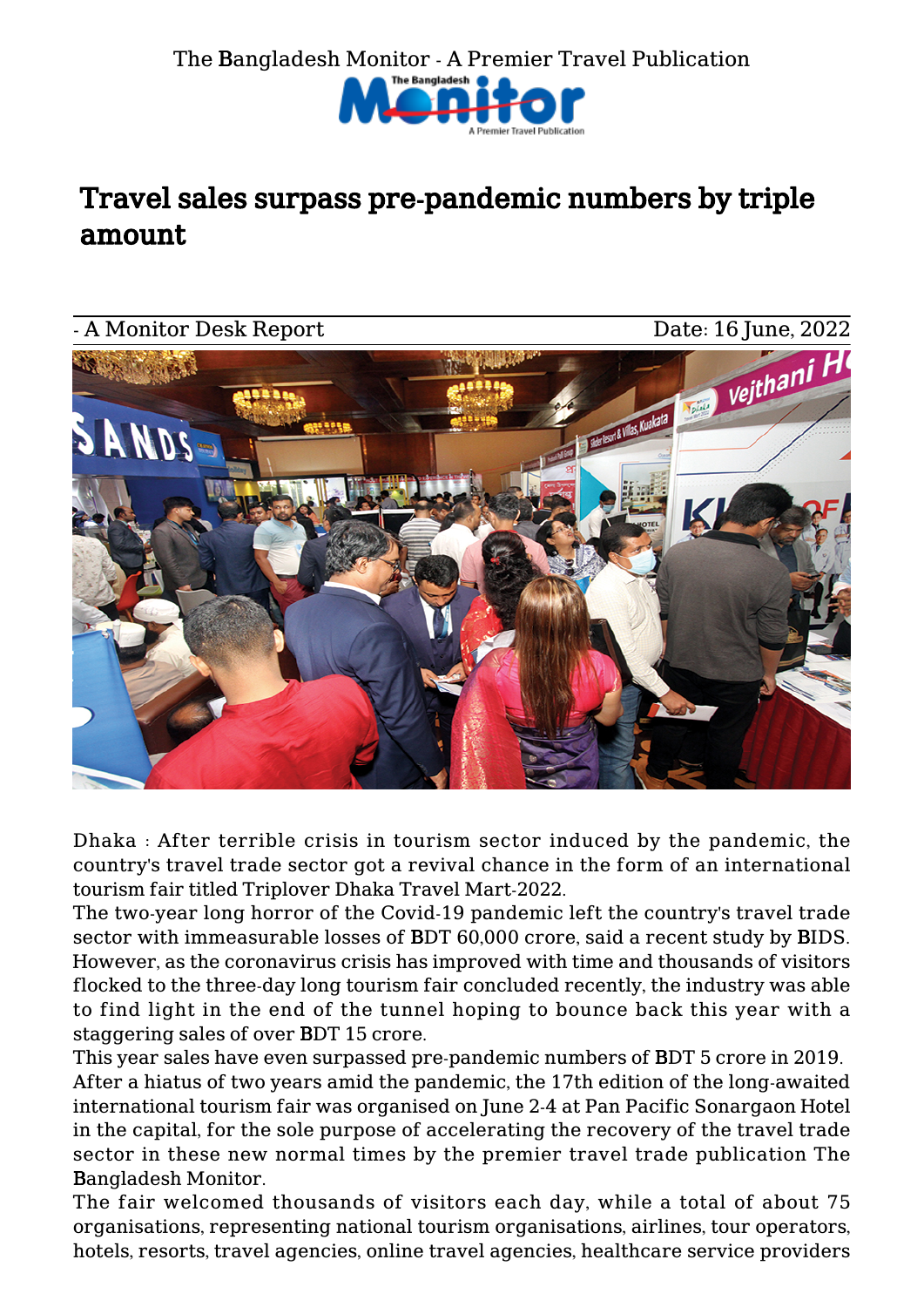from home and abroad participated.

"The travel sales surplus follows the huge response the fair got from thousands of travel enthusiasts, tired of staying at home for two years and itching to travel now finally, as the coronavirus situation has been contained globally," said Kazi Wahidul Alam, Editor of The Bangladesh Monitor.

To the delight of the visitors, attractive special promotions and discounts on travel packages, air tickets, and hotel accommodation, among others, were offered by the participating organisations during the fair. These promotional offers encouraged visitors further to jump onboard bringing smiles on the participants' faces, worn out for the last two years due to the pandemic crisis, with the highest ever sales in DTM's history.

The holiday packages to Cox's Bazar and Maldives by the Co-sponsor of the fair US-Bangla Airlines have been a big hit during the fair. The biggest private carrier of the country offered two nights stay free on purchase of couple air tickets to Cox's Bazar and Maldives. During the fair, the airline saw over 200 room sales in Cox's Bazar under the package and over 10 in Maldives, said Abdullah Al Mamun, Managing Director of US-Bangla Airlines.

Also, the airline offered 10 per cent discount on any domestic and 20 per cent on any international flight in its network, he added.

NOVOAIR, another leading private carrier of the country, also offered visitors the same promotional package but to only Cox's Bazar. "Leading five star hotels were available for the free stay of two nights upon purchase of two couple air tickets. Hence, we witnessed plenty of sales during the fair, said Mofizur Rahman," Managing Director of NOVOAIR.

Airline partner, the national flag carrier Biman Bangladesh Airlines was not behind. The airline offered 15 per cent discount on all international air tickets and also 20 per cent discount on six particular routes including Kathmandu, Delhi, Kolkata and Bangkok, among others, said Md Zahid Hossain, Director (Additional Secretary), Sales and Marketing, of Biman.

Domestic travel was seen to be the biggest interest of the visitors, he claimed, adding, international promotions also got many sales as outbound travel is exponentially rising with other countries lifting of their respective travel restrictions.

Title Sponsor of the fair, one of the leading OTA of the country Triplover offered 5 per cent cash back for B2B clients.

Furthermore, attractive door prizes were offered through a raffle draw. Visitors won couple air tickets to several popular international and domestic tourism destinations including Male, Singapore, and Cox's Bazar, sponsored by US-Bangla Airlines; Sharjah by Biman Bangladesh Airlines; Delhi by Vistara; Dubai by Jazeera Airways, and Kolkata by NOVOAIR.

State Minister for Civil Aviation and Tourism Md Mahbub Ali formally inaugurated the fair as the Chief Guest.

In his inaugural speech, the State Minister said, "After a hiatus of two years following the pandemic, this fair comes as a sigh of relief to the travel enthusiasts of the country with attractive offers for travel to their favourite destinations across the country and abroad."

"At the same time, the fair will serve as the best platform to the stakeholders of the travel industry to promote and sell their products and kick start their revival from the devastating losses amid the two-year pandemic crisis," he added.

As part of efforts to revive the country's travel sector, the State Minister further mentioned, the government is taking up various projects that will take the country's